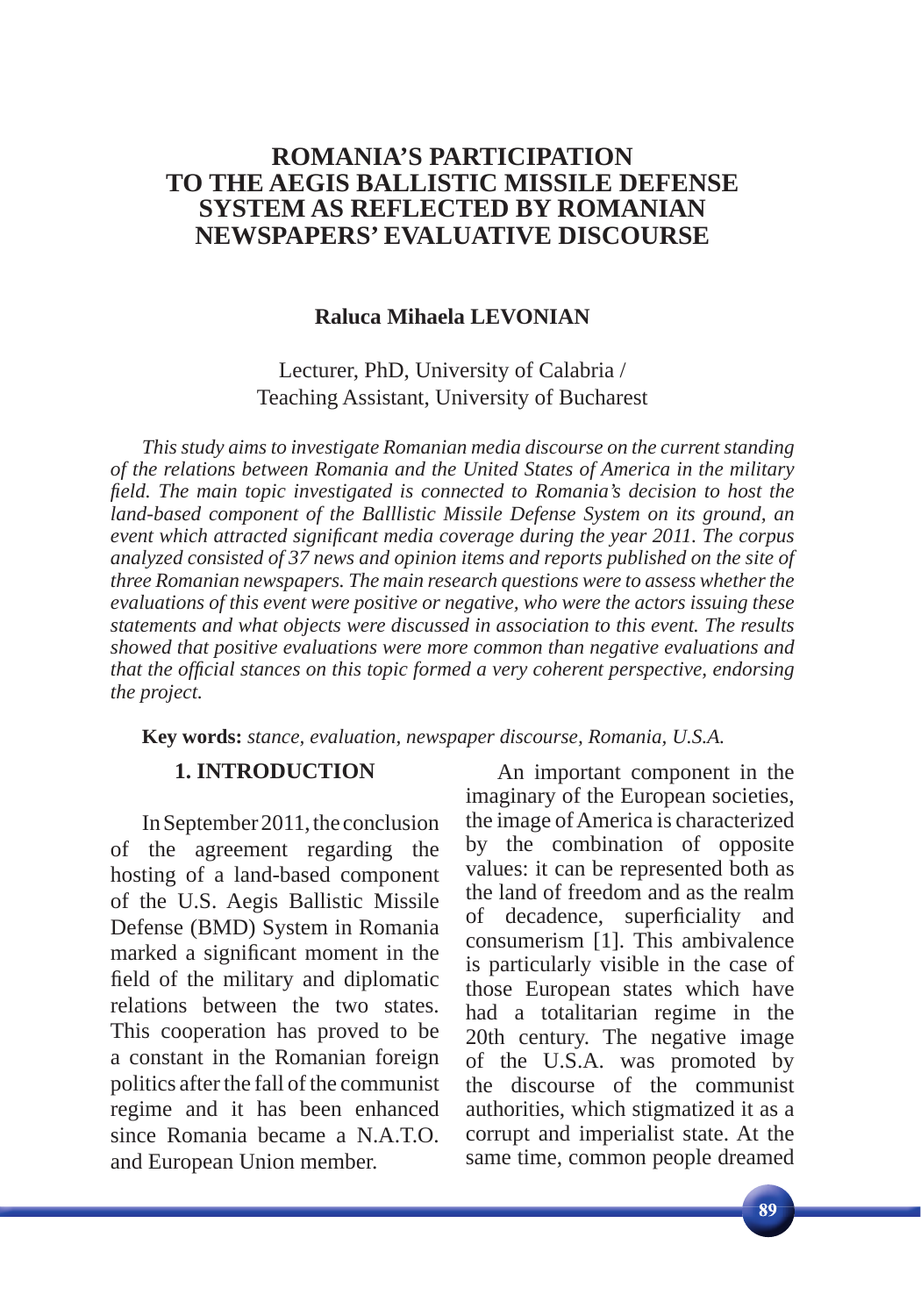about an intervention decided by U.S. officials that would miraculously put an end to the domination of the Soviet Union, a desire which permeated the national mythologies and imaginaries for a long time during the Cold War. Communist propaganda has constantly depicted the Western countries as a main enemy of the worldwide peace and of the communist citizens' prosperity, but the borders between "us" and "the others" have been completely changed at present when international – not only national – security is facing the threat of terrorism.

## **2. THEORETICAL FRAMEWORK**

The investigation of the media discourse in a given community offers an insight into its systems of values and beliefs. It is widely accepted that news fulfill more than the functions of disseminating information or providing entertainment for the public and that their significance can only be understood in connection to the social and cultural context in which they are encoded and decoded. News discourse functions jointly with other institutions and discourses which exist in the society at a given moment [2]. Berkowitz identifies three possible meanings of the cultural dimension of the news. First, news articles reflect the culture of their production and the values of the society in which they are produced; second, news is

shaped by the global context. A third meaning results from the property of each culture to develop relations of power; media convey these cultural specific representations of power which reinforce the current social structure [3].

Media discourse combines intended objectivity and unavoidable subjectivity, as the intention to depict the real facts collides with the action of the social and cultural values at stake [4]. This category of discourse corresponds to two of the three types of stancetaking (physical action, personal attitude, social morality) identified by [5]. We believe that identifying expressions of stance in media texts might give an insight into the beliefs and images of a community at a given moment. Following the terminology proposed by [6], this study is particularly focused on the actors whose opinions are expressed in the texts and on the objects or topics discussed, while other aspects, as the discursive strategies involved might represent a topic for further research.

## **3. DATA & METHODOLOGY**

The corpus consists of a total of 37 articles (26 news articles, opinion articles, 2 reports) which have been published online during the year 2011 on the sites of three Romanian journals. One of them, Gândul, appears only online while the other two, Adevărul and România liberă, also have a print version. The databases available on each site have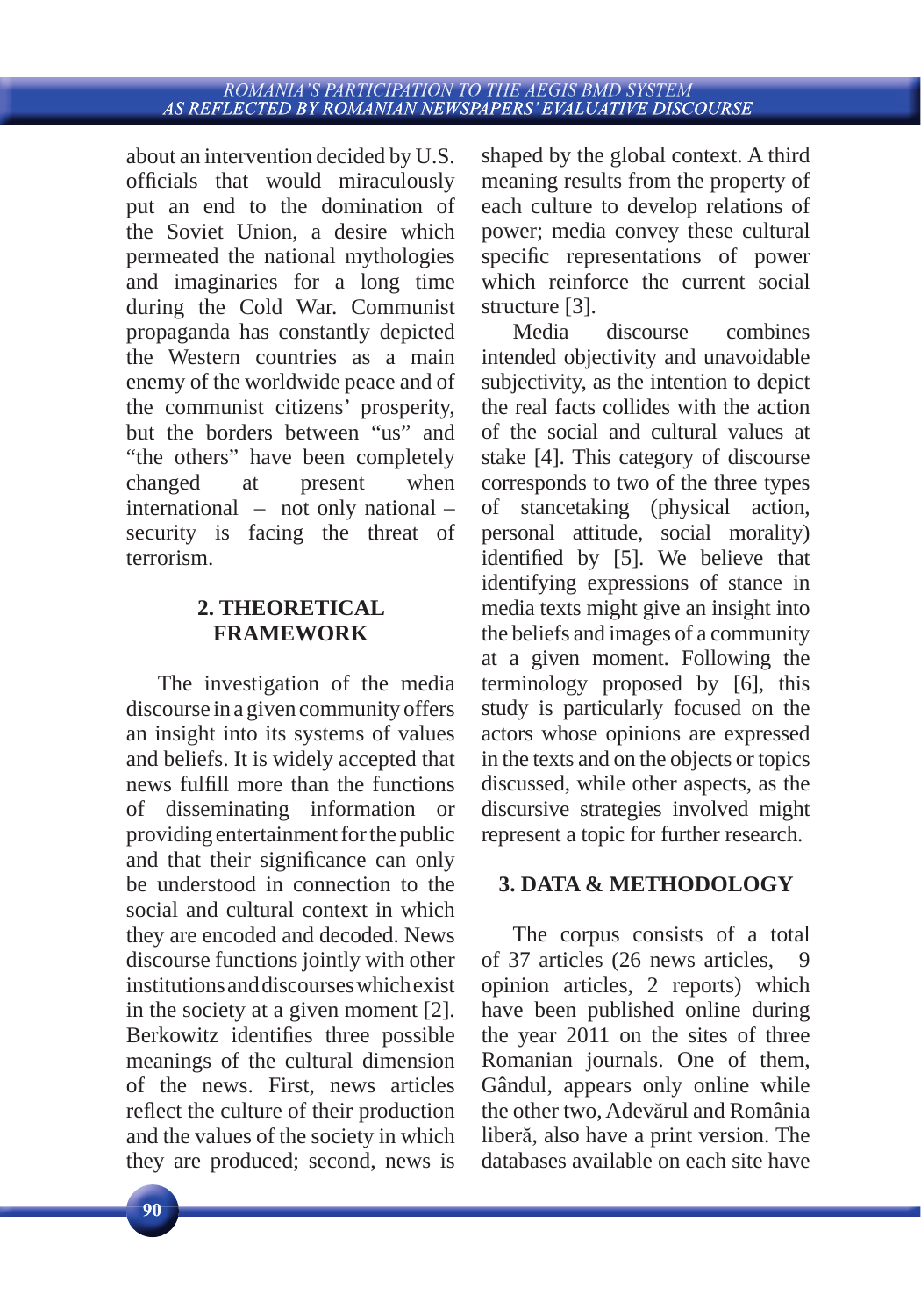# **Journal of Defense Resources Management**

Vol. 3, Issue 2 (5) /2012

been searched using the keywords Romania, SUA, scut antirachetă, sistemul Aegis. The articles which have been selected had to refer to the development of the military relations between Romania and the USA during 2011, especially to the negotiations and the treaty regarding the Ballistic Missile Defense System. This media event had the following main phases. At the beginning of May 2011, Romanian authorities announced that the land-based component of the BMD System will be installed in the Romanian village Deveselu. In September 2011, the Romanian president made an official visit to Washington for the conclusion of the negotiations. On this occasion, the agreement was signed by the Secretary of State Hillary Clinton and the Romanian Minister for Foreign Affairs Teodor Baconschi in Washington. The subject was also debated at the NATO Parliamentary meeting which took place in Bucharest in October. Because of their "news value", all these phases were reflected by the Romanian media, which also highlighted the social dimension of this event as it concerned the future development of the Romanian community in Deveselu.

The main research questions were: (1) how are these events evaluated in the media and who are the actors issuing these statements; (2) which are the main topics discussed in the texts about this event. A further topic of investigation which emerged in this phase concerned the specific lexical items, stylistic devices and the discursive strategies used in the framing of the "strategic partnership" between Romania and the USA. The main method used was content analysis.

### **4. A MUTUALLY PROFITABLE PARTNERSHIP**

All texts have been read and lexical items (nouns, adjectives, verbs and adverbs) functioning as evaluative markers have been identified. Only evaluative judgments referring to the conclusion of the treaty, to the Aegis BMD System and to the general depiction of the bilateral relations have been taken into account. The results show that, on average, these topics have received more positive than negative evaluations in the newspaper texts but also that speakers with different social status tended to evaluate the event differently or to focus on different aspects of the event.

**Table 1** presents the status of evaluations in the articles analyzed as they ranged from positive to negative, mixed and neutral. The labeling of the evaluations made by some articles as "neutral" is to be understood as no evaluation being made explicit neither by the journalist, nor by the persons quoted.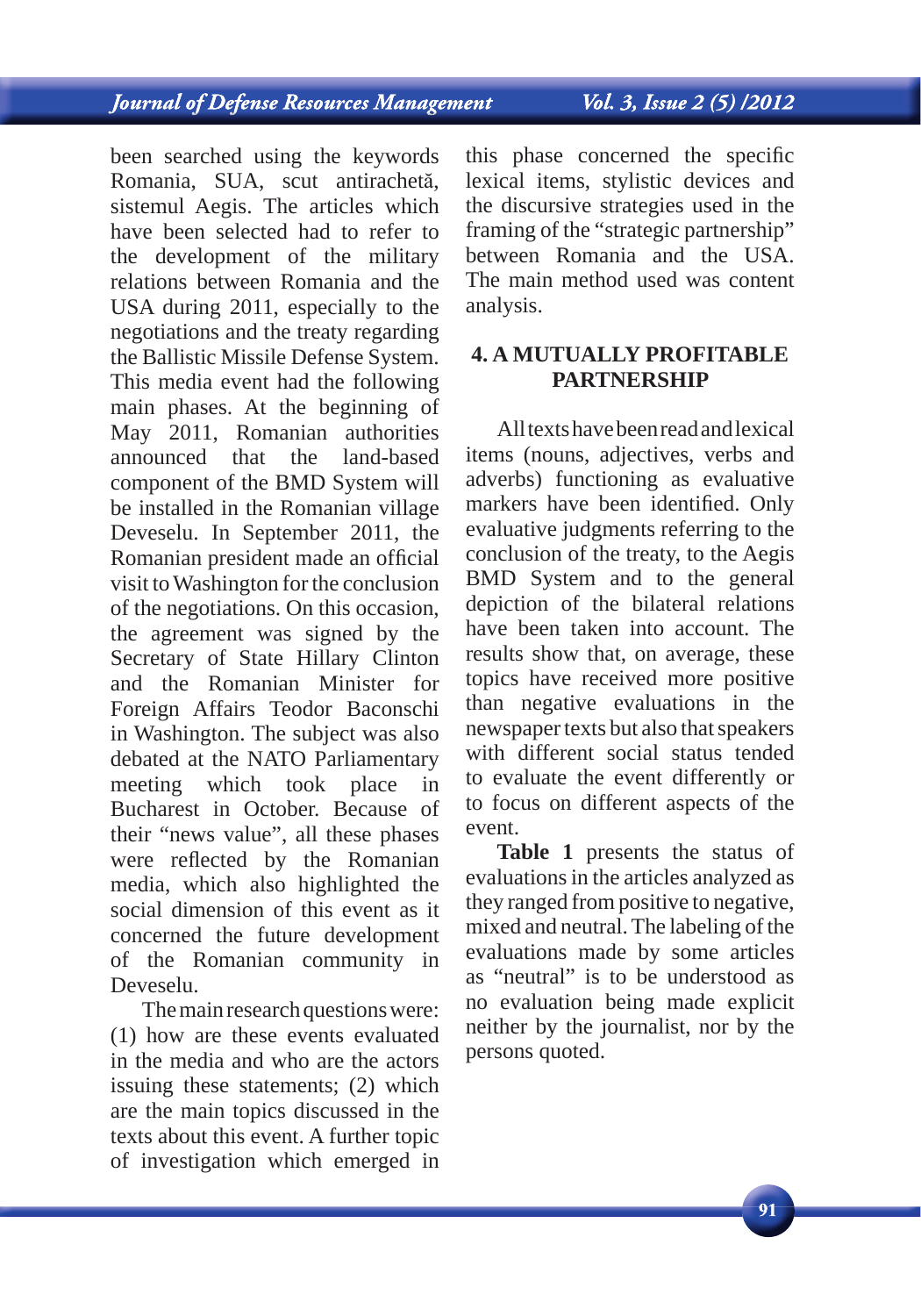|                             | evaluations<br>Positive<br>only | Negative<br>evaluations only | evaluations<br>$\circ$<br>$\times$<br>$\geq$ | Neutral tone |
|-----------------------------|---------------------------------|------------------------------|----------------------------------------------|--------------|
| Total number<br>of articles | 13                              |                              | 11                                           | 9            |

**Table 1.** Positive and negative evaluations in the articles analyzed

Most quotations in the news articles come from public authorities, representing what can be labeled the "official" stance, as the quoted persons do not voice their individual opinions but the perspective of the institutions represented. Such actors in the public sphere are the Romanian government officials, namely the President, Traian Băsescu, and the Secretary of State, Bogdan Aurescu or the representatives of the local administration, for example the mayor of Deveselu. U.S. officials (e.g. the Secretary of State, Hillary Clinton, and the Under Secretary of State for Arms Control, Ellen Tauscher) are also frequently quoted. In the case of the Romanian authorities, their public act of stancetaking is combined with the necessity to inform the people and the media about the development of the negotiations, the conclusion of the treaty and its consequences. These actors voice a coherent perspective, highlighting the advantages of the project, and even representatives of opposition parties have endorsed the

decision regarding the installment of the system component in Romania (source 8).

The official stance-taking include evaluations at a macro and a micro level. Evaluation at the macro level is focused on the project as a whole and on its benefits for Romania as a nation. The idea of partnership between Romania and the USA is highlighted in the discourse of the officials representing both states. The Romanian secretary of state for foreign affairs alleged that *"această participare a României va contribui la consolidarea relaţiilor bilaterale" ["this participation of Romania will concur to the strengthening of the bilateral relations"]* (source 12) while the Minister of Foreign Affairs said, during his visit to Washington, *"stăm alături de voi, cum am stat întotdeauna" ["we are standing by your side, as we have always done"]* (source 32). According to Hillary Clinton, Romania has thus gained a major role in the NATO missile defense architecture, an assertion which was afterwards quoted in the headlines and in the news texts.

Another idea which attracted positive evaluations was connected to the economic benefits of this decision for Romania. The idea was formulated by Romanian officials and it has been widely reiterated by the media both in headlines like *Cum ar putea aduce scutul antirachetă bani pentru România [How could the antimissile shield bring money for Romania]; Ce câştigă România din scutul american antirachetă*

92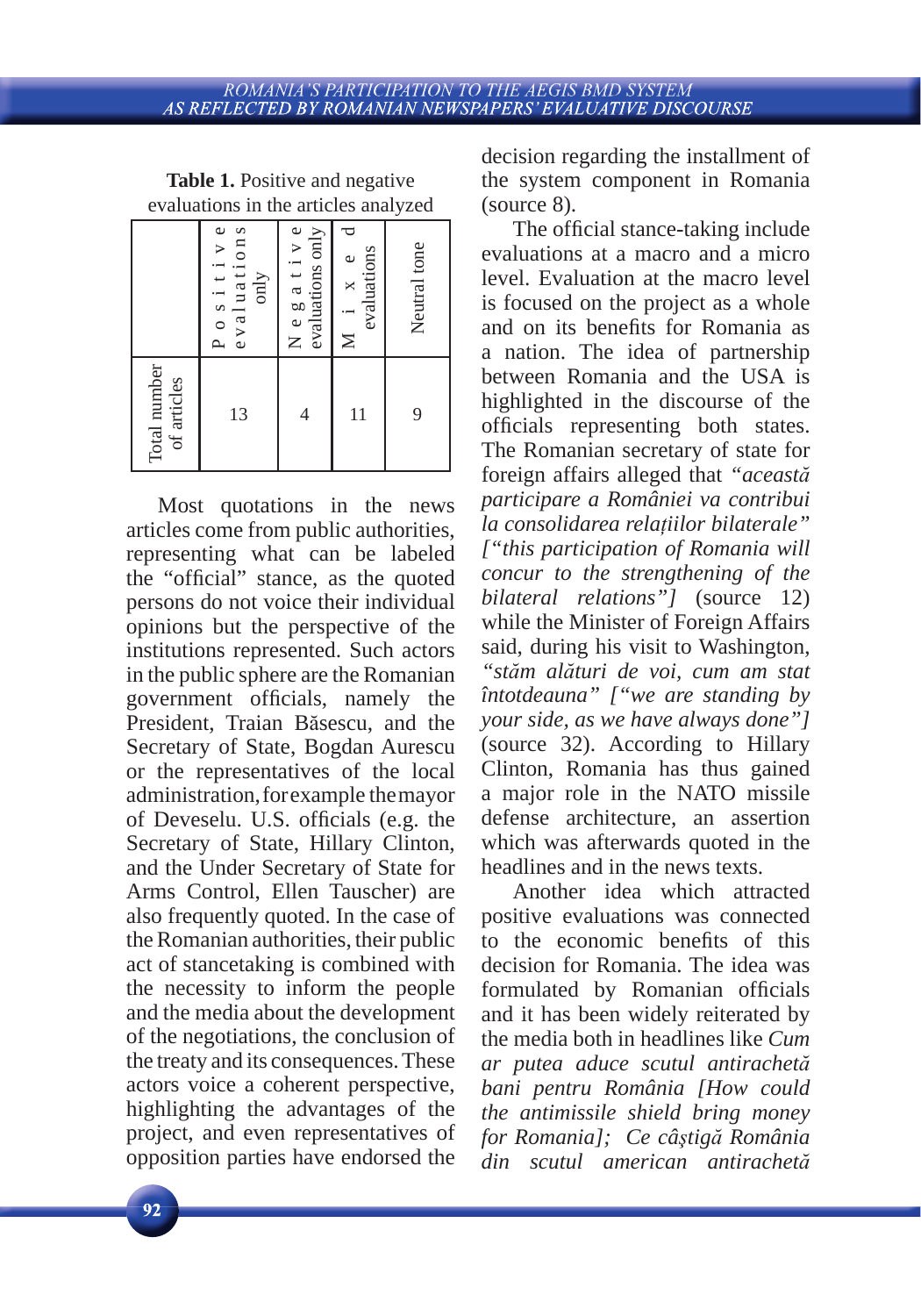# **Journal of Defense Resources Management**

Vol. 3, Issue 2 (5) /2012

*[What does Romania gain from the American antimissile shield]* and in articles: *"târg reciproc avantajos cu americanii*" ["*a mutually profitable deal with the Americans"]* (source 29); *"Însă de la scutul antirachetă american mulţi români se aşteaptă şi la benefi cii concrete" ["But from the American antimissile shield many Romanians are also expecting tangible benefits"* ] (source 17).

At the micro level, the evaluations address the situation of the village Deveselu. The media depicted it as a rather "poor" community, whose inhabitants were affected by unemployment. The hosting of the Aegis component has been perceived as a means to create working places for Romanians and to attract funding for future investments:  $\mathcal{N}$ *w*. *ştiţi de când îi aştept?!»* răspunde însufletit primarul Gheorghe Beciu. *«[...] aeroportul s-a dizolvat. Şi uite că, după atâţia ani, vin americanii tocmai la Deveselu. Ei ştiu despre ce e vorba, iar lucrurile s-au negociat profesionist, între ofiţeri, nu între politicieni.»" ['But do you know how long I've been waiting for them?!'*  The mayor Gheorghe Beciu answers eagerly. *'[...] the airport has been closed. And look, after so many years, the Americans are coming precisely to Deveselu. They know what it's all about and the matter has been negotiated in a competent manner, between offi cers, not between politicians.'] (*source 33).

There were a few cases when actors who played a role in the public sphere issued negative statements at

the macro level, hence contradicting the main "elite" perspective. Two news items mentioned that foreign officials expressed their skepticism regarding the efficiency of the project at the NATO Parliamentary Meeting in Bucharest, in September 2011. The status of the speaker, in this case, was considered to justify the character of the news: *"Chiar vicepreşedintele Adunării Parlamentare a NATO, francezul Jean M. Boucheron, a explicat că sistemul este inefi cient şi că scutul ar atrage mai mult agresiuni. ["Even the vicepresident of the NATO Parliamentary Meeting, the French Jean M. Boucheron, explained that the system is ineffi cient and that the shield would attract more aggressions."* [source 1]. Seven articles reported the negative stance taken by Russian officials and media on this topic.

#### **5. NEW MASTERS AND OLD COMMUNITIES**

An interesting situation occurs when voices which do not play a role in the public sphere are heard. While the discourse of the public authorities is reported mostly in news items, private actors are quoted in opinion texts and in reports. According to [7] *"it is important to the newspapers to include references to people – because of the factor of 'personalization' mentioned above – but their status as sources is accidental rather than privileged"*. Though the "private actors" are fewer than the "public" ones, the insertion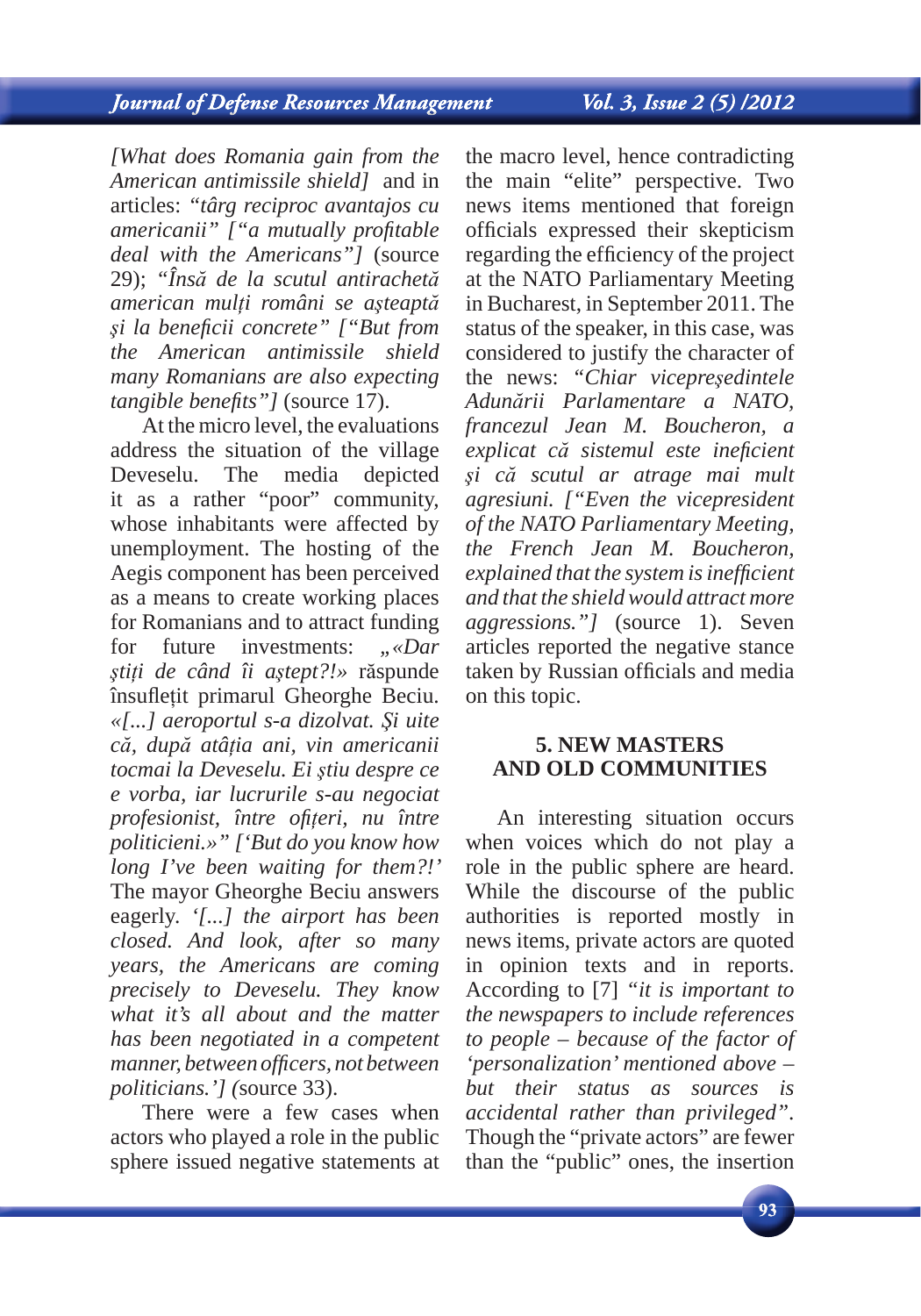of their opinions and judgments in the newspaper articles is meant to give the impression of authentic depiction of the Romanian reality. It is also important that, according to recent research, editorials or opinion pages are more trusted by the public *"for understanding and interpreting the meaning of international affairs"*[8]. The persons quoted in the reports were mostly inhabitants of the village Deveselu. They were interviewed because of their belonging to this specific community. The reporter asked them to evaluate the efficiency of the project and/ or to express their judgments and feelings about what was described as the *"arrival of the Americans"* in their village, an allusion to the historical period between 1945 and 1965. After the Romanian communist party had taken the power, the citizens hoped that they would be saved by an American action at the political and the military level.

The "personal" stances expressed in the corpus included mostly negative evaluations of the topic. Besides providing a counter-perspective on the event, their statements manage to shift the discussed topic from the complexity of the bilateral relations to the stereotypical  $\mu$ us"/  $\mu$ them" binary scheme. Instead of the idea of partnership, the lexical choices and the stylistic devices employed suggest that the relationship between the two states is depicted as profoundly asymmetrical: *"Deveselu: se schimbă doar stăpânul" ["Deveselu: only the* 

*master is changing"]; "Cu ce să ne ajute pe noi americanii?" ["How can the Americans help us?"]* (source 29). The voices of the common people mingle, contrast and collide with the public discourse and their status may be more important for the message conveyed as it may appear; such voices are able to express a specific attitude without threatening the newspaper's position. The simple echoing in the newspaper texts functions sometimes as a tacit agreement. In other cases, the journalists openly assert their knowledge of the attitudes and opinions of the public: *"Mulţumiţi?! Zic, conştient că deveselenii [...] sunt perfect sastisiţi de interesul pogorât peste capetele lor* [...]" ["Satisfied?! *I say, aware that the people of Deveselu are absolutely tired of the interest suddenly concerning them"]* (source 33).

## **6. TERRORISM & SECURITY ISSUES IN THE NEWS AND OPINION TEXTS**

In all the analyzed texts, the broad objects were considered to be the BMD System and Romania's hosting of one of its components. Four specific issues have been associated to the objects considered, namely terrorism, technical features of the system, details of the treaty, and economic consequences, as presented in **Table 2**.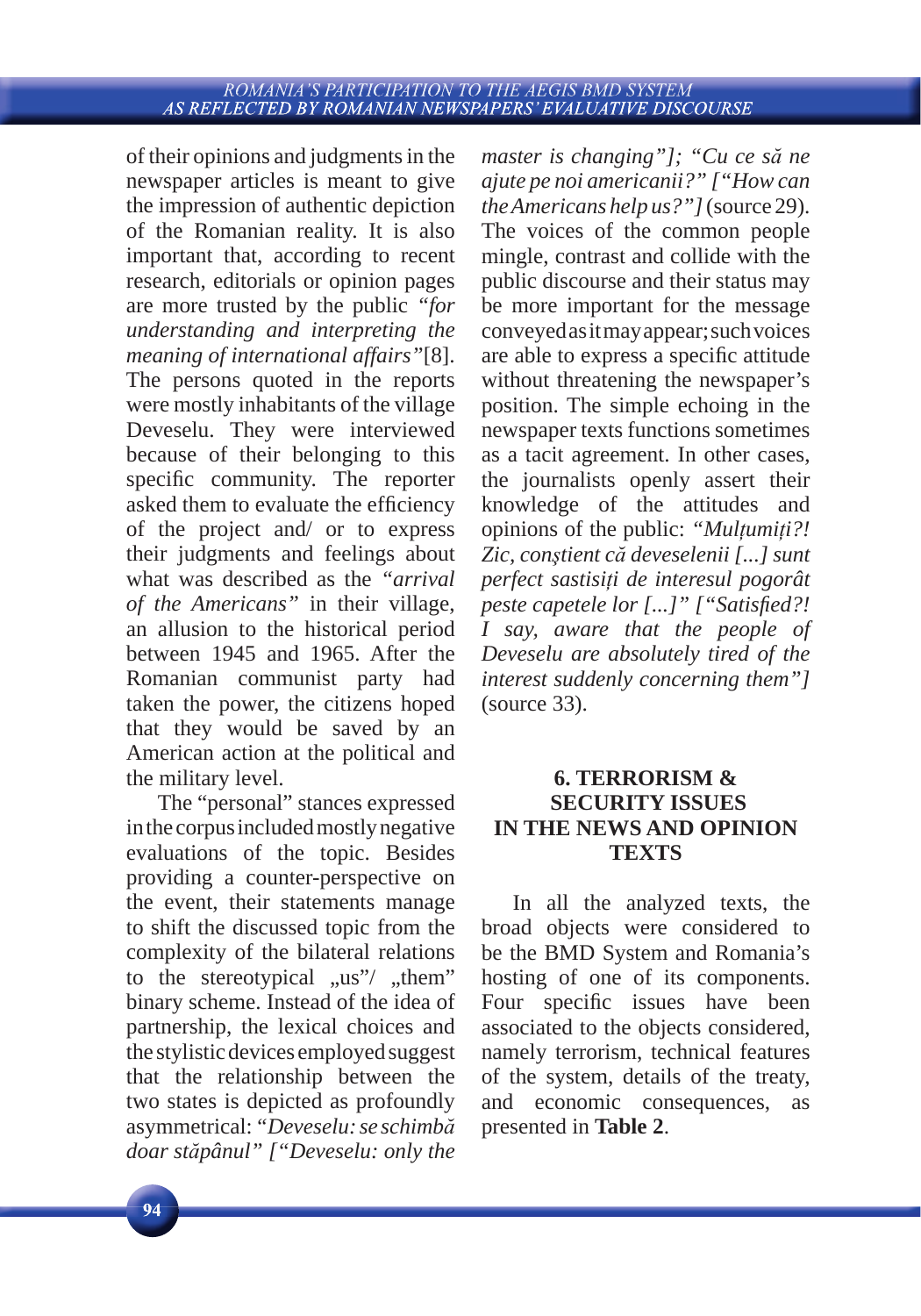Journal of Defense Resources Management

| $\circ$<br>discussed                   | News items | ticles | Reports |
|----------------------------------------|------------|--------|---------|
| Terrorrism                             |            | 3      | 2       |
| Technical<br>features of the<br>system | 8          |        |         |
| Details of the<br>treaty               | 17         |        |         |
| Economic<br>consequences               |            |        |         |

Table 2. Specific issues discussed in the analyzed corpus.

The most extensive coverage was obtained by the two topics strictly connected to the event: the conclusion of the agreement and the technical features of the AEGIS system. Although the system has been designed to counteract terrorist threats, this main function has received limited coverage in the Romanian media. One possible explanation for the little information on the topic of terrorism is that it may have been regarded as a remote danger without any direct consequences for Romanian people till present. The idea was also reinforced by the official speeches, which asserted that raising Romania's warning level for terrorism was unnecessary. The allegation that the cooperation with the U.S.A. included both risks and benefits was mentioned in a few articles but not further developed. At most, it led to the construction of headlines in the style of the tabloids, being used as a device to attract the

readers' attention: *Bogdan Aurescu: România poate fi ţintă! Vezi ce conţine acordul privind scutul de la Deveselu!* [Bogdan Aurescu: *Romania may be a target! See what the agreement regarding the Deveselu shield consists of!*] .

Some authors of opinion articles mentioning the terrorism topic express a clear dissent with the possibility that Iran may construct and launch ballistic missiles. The headline of an opinion text is based on a rhetorical device, formulating a question and immediately denying it: *De ce ne temem de Iran? O întrebare pe care nu o punem [Why are we afraid of Iran? A question that we do not ask]*. The author of this text clearly states his agreement with the general positive evaluations of the Aegis System while also insisting on the importance of avoiding a stereotypical representation of Iran and of its citizens as a dangerous "other" which must be fought against. At the geopolitical level, another journalist draws attention to a closer (and therefore possibly more dangerous) "other" represented by Russia and thus reminds the readers of the narratives of the Cold War. In his opinion, the fight against terrorism in the Arab world is less significant than the incapacity of the U.S.A. to control the Black Sea area (to introduce democracy in the Republic of Moldavia, as the author puts it). The deictic used by the writer, the Romanian pronoun "noi" ("us") forces an agreement with the readers and thus asserting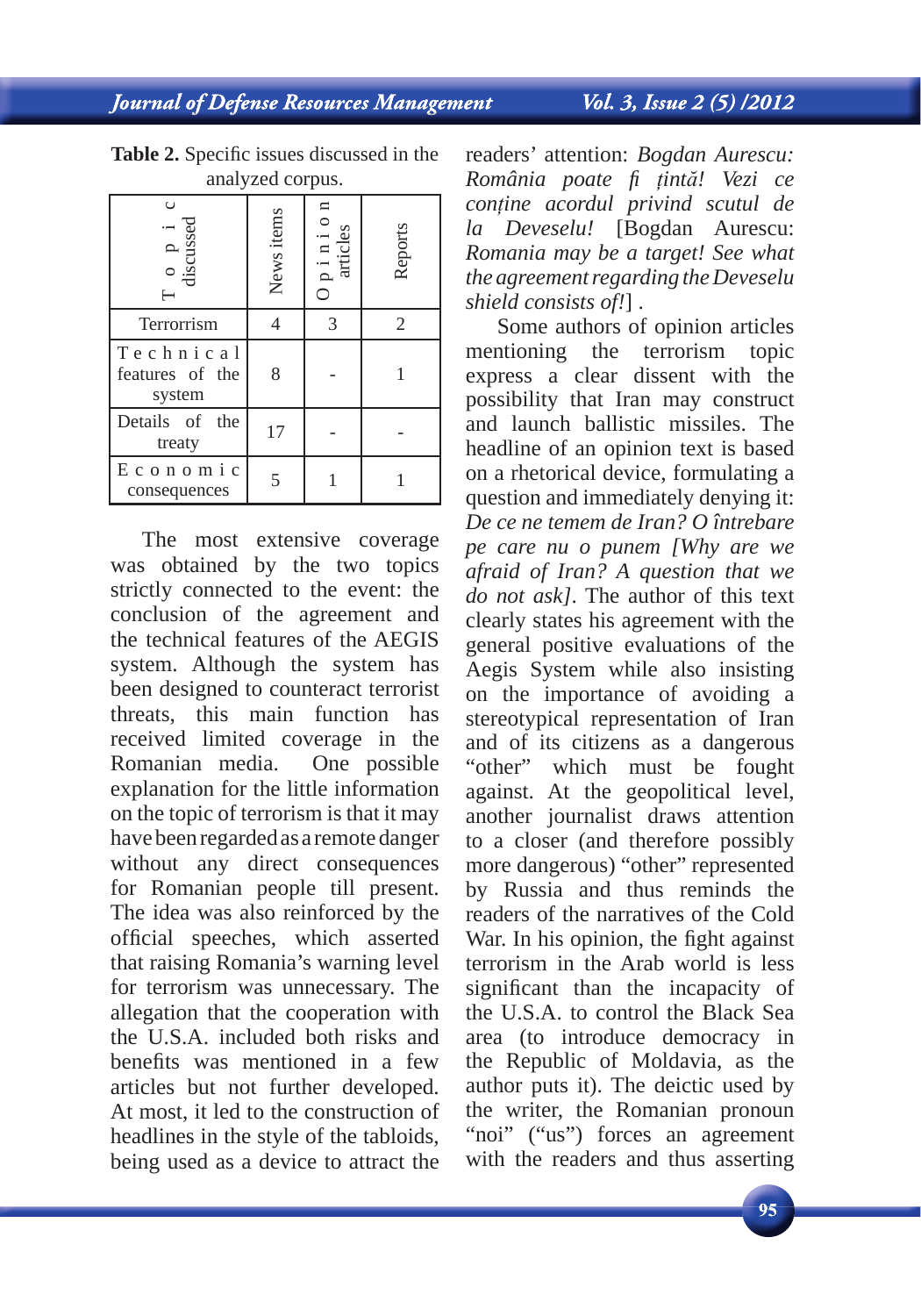his belonging to a greater and more significant community: "Pentru noi, cei din 'Noua Europă', care nu am crede povestea cu scutul american anti-Iran nici dacă ar fi adevărată, miza este crucială" ["For us, those from the New Europe, who wouldn't believe the story of the American shield against Iran not even if it were true, the stake is crucial"] (source 20).

The official discourse mentions the raise of Romania's security level as a positive consequence of the participation in the Aegis system. On the other side, the journalists manifest doubts about this advantage in terms of security, because it is considered of less importance in comparison to other topics and to the internal state of affairs. This proves to be a constant feature of the newspaper discourse on the Aegis topic, as the internal politics and problems of Romania are brought into discussion and opposed to its evolution in the sphere of foreign affairs (e.g. source 11). The author of another opinion text denies the depiction of the event (the conclusion of the bilateral agreement in Washington) as "historical" and treats it from an ironical perspective: *Deveselu, Rovine, Călugăreni*. This headline resorts to the readers' background knowledge in order to be correctly interpreted. Rovine and Călugăreni represent the name of two places in the actual Romania, where two famous battles took place during the Middle Ages, both concluded with the victory of the army of Wallachia against the Turks.

Placing the village Deveselu in this series indicates a logic incongruence regarding the importance and a shift from traditional or "canonical" history to what can be termed as "contemporary" history.

### **7. CONCLUSIONS**

The conclusion of the agreement between Romania and the U.S.A. was likely to attract news coverage, not only because of the general interest of the media in dealing with "important" nations [9], but also because it had been anticipated by the strong cooperation in the fight against terrorism in the last decade. Romania's decision to host the landbased component of the system has generally received positive evaluations from public actors and from a part of the journalists. Negative evaluations issued by public actors were directed against the efficiency of the project while negative evaluations coming from private persons showed doubtfulness regarding the possibility that Romania might benefit from the military cooperation with the U.S.A. The journalists' perspectives on the topic were mixed, generally endorsing the military cooperation but also expressing dissatisfaction at the lack of more visible benefits for Romania. The content analysis showed that positive and negative evaluations on this topic can be ultimately reduced to the representation of power, solidarity and status in the relations between the two countries.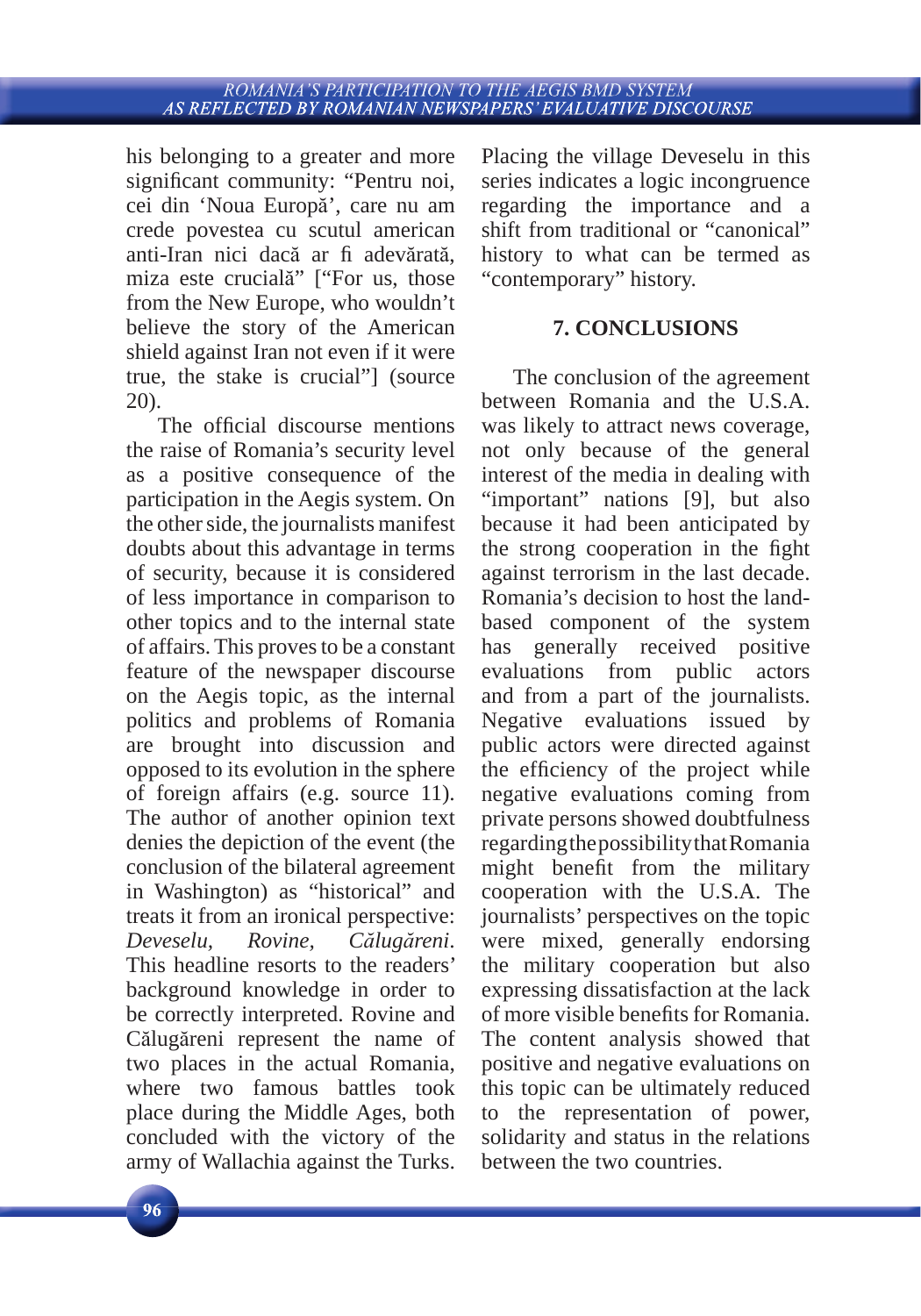#### **REFERENCES**

[1] Kroes, Rob, 1996. If you've seen one, you've seen the mall: Europeans and American mass culture. University of Illinois Press, Urbana and Chicago.

[2] Hartley, John, 1999. Discursul ştirilor. [Understanding News], translation by Mona Mitarcă. Polirom, Iaşi, P. 18.

[3] Berkowitz, Daniel A., 2011. Introduction. In Daniel A. Berkowitz (ed.). Cultural Meanings of News. A Text-Reader. Sage Publications Inc., Thousand Oaks, California, p. xv.

[4] Hartley, John, 1999. Discursul ştirilor. [Understanding News], translation by Mona Mitarcă. Polirom, Iaşi.

[5] Englebretson, Robert (ed.), 2007. Stancetaking in Discourse: Subjectivity, Evaluation, Interaction. John Benjamins Publishing Company, Amsterdam / Philadelphia, p.6.

[6] Carvalho, Anabela, 2008. Media(ted) Discourse and Society. In: Journalism Studies, 9:2, 161-177.

[7] Fowler, Roger, 1991. Language in the News. Discourse and Ideology in the Press. Routledge, London, New York, p. 22.

[8] Le, E., 2003. Information Sources as a Persuasive Strategy in Editorials: Le Monde and the New York Times. In: Ismail, Amani, Mervat Yousef, Dan Berkowitz, 2009. American in crisis: opinion discourses, the Iraq War and the politics of identity. In: Media, War & Conflict, vol. 2 (2): 149-170 (p.153).

[9] Hartley, John, 1999. ibidem, p. 87.

[10] Klein, Adam G., Carolyn M. Byerly, Tony M. McEachern, 2009. Counterframing Public Dissent: An Analysis of Antiwar Coverage in the U.S. Media. In: Critical Studies in Media Communication, vol.26, no.4, 331-350.

#### **OTHER SOURCES**

[1] Scutul antirachetă american din România, criticat la Bucureşti, Adevărul, 08.10.2011. (http://www.adevarul.ro/ international/AP\_NATO-Bucurestiintepaturi\_0\_568743299.html).

[2] Alexandru, Corina, Baconschi vrea ca acordul pentru scut să fie semnat de Băsescu şi Obama, România liberă, 05.05.2011. (http://www.romanialibera. ro/actualitate/eveniment/baconschivrea-ca-acordul-pentru-scut-sa-fiesemnat-de-basescu-si-obama-224389. html).

[3] Alexandru, Corina, Rusia, interesată de contributia României la scutul antirachetă, România liberă, 08.10.2011. (http://www.romanialibera. ro/actualitate/eveniment/rusiainteresata-de-contributia-romaniei-lascutul-antiracheta-240319.html)

[4] Badea, Miruna, Acordul privind scutul antirachetă, negociat de România şi SUA, a fost parafat la Washington, Gândul, 07.06.2011. (http://www. gandul.info/news/acordul-privindscutul-antiracheta-negociat-de-romaniasi-sua-a-fost-parafat-la-washington-8320256)

[5] Badea, Miruna, Ce vor face americanii la Deveselu. Iată principalele prevederi ale acordului privind scutul antirachetă, Gândul, 23.09.2011. (http://www.gandul.info/politica/cevor-face-americanii-la-deveselu-iataprincipalele-prevederi-ale-acorduluiprivind-scutul-antiracheta-8790031)

[6] Câmpeanu, Cristian, Avem scut antirachetă! Urmează reacția Rusiei, România liberă, 22.05.2011. (http:// www.romanialibera.ro/actualitate/ eveniment/avem-scut-antirachetaurmeaza-reactia-rusiei-264780.html)

[7] Chiruta, Răzvan, Deveselu – comuna care apără Europa, România liberă, 04.05.2011. (http://www.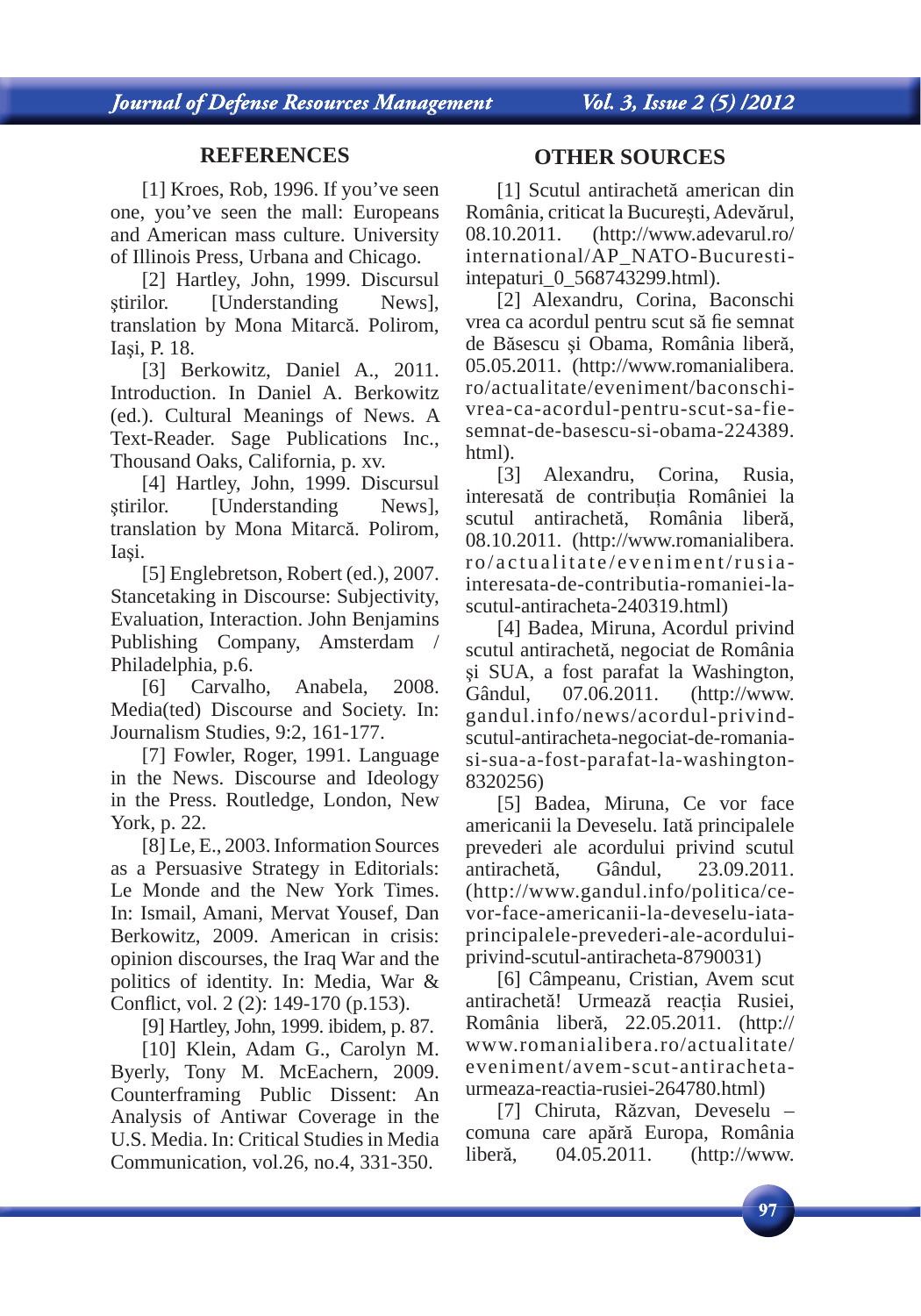romanialibera.ro/exclusiv-rl/ documentar/deveselu-comuna-careapara-europa-224209.html)

[8] Ciolac, Florin, Dadacus, Liviu, Ce spun Geoană şi Antonescu despre scutul antirachetă, Gândul, 03.05.2011. (http://www.gandul.info/news/ce-spungeoana-si-antonescu-despre-scutulantiracheta-8223030)

[9] Cristea, Radu Călin, Deveselu, Rovine, Călugăreni, Adevărul, 14.09.2011. (http://www.adevarul. ro/opinii/comentarii/radu\_calin\_ cristea\_-\_comentarii/Deveselu-Rovine-Calugareni\_7\_554414554.html)

[10] Cristea, Radu Călin, (Nenea) Iancu de Deveselu, Adevărul, 01.06.2011. (http://www.adevarul. ro/opinii/comentarii/radu\_calin\_ cristea\_comentarii/Nenea\_Iancu\_\_de\_ Deveselu\_7\_491420854.html)

[11] Cristoiu, Ion, Ce-ar fi zis Ionel Brătianu despre vizita în SUA, Adevărul, 18.09.2011 (http://www. adevarul.ro/ion\_cristoiu/Ce-ar\_fi\_ zis\_Ionel\_Bratianu\_despre\_vizita\_in\_ SUA\_7\_556814316.html)

[12] Crişan, Magda, Băsescu se duce la Obama să semneze acordul privind scutul antirachetă de la Deveselu, Adevărul, 10.09.2011. (http://www. adevarul.ro/actualitate/Basescu\_se\_ duce\_la\_Obama\_sa\_semneze\_acordul\_ privind scutul antiracheta de la Deveselu\_0\_551945022.html#)

[13] Crişan, Magda, Cine activează scutul antirachetă de la Deveselu, Adevărul, 14.09.2011. (http://www.adevarul.ro/international/ activeaza-scutul-antiracheta-Deveselu\_0\_553745204.html#)

[14] Crişan, Magda, Nicio mişcare la baza americană, fără ştiinţa României, Adevărul, 13.09.2011. (http://www. adevarul.ro/international/sua/Nicio\_ miscare\_la\_baza\_americana\_fara\_ stiinta\_Romaniei\_0\_553744949.html)

[15] Crişan, Magda, Scutul SUA încinge spiritele la Bucureşti, Adevărul, 09.10.2011. (http://www.adevarul.ro/ international/Scutul\_SUA\_incinge\_ spiritele la Bucuresti 0 569343434. html)

[16] Crișan, Magda, Soldații americani care vin la Deveselu vor fi judecaţi după legile SUA, Adevărul, 23.09.2011.

(http://www.adevarul.ro/actualitate/ eveniment/Soldatii\_americani\_care\_ vin la Deveselu vor fi judecati dupa legile SUA  $0.559744194.html$ 

[17] Crişan, Magda, Adina Vlad, Dan Straut, Ce urmează după vizita lui Băsescu în America, Adevărul, 15.09.2011.

(http://www.adevarul.ro/actualitate/ Ce\_urmeaza\_dupa\_vizita\_lui\_Basescu\_ in\_America\_0\_554345227.html).

[18] Dadacus, Liviu, Baconschi roagă presa să nu râdă de Deveselu, locul în care va fi amplasat scutul antirachetă, Gândul, 05.05.2011. (http://www. gandul.info/news/baconschi-roagapresa-sa-nu-rada-de-deveselu-locul-incare-va-fi -amplasat-scutul-antirachetapetre-roman-am-inteles-ca-acolo-nu-aunici-canalizare-8231925)

[19] Dumitru, Andra, Rusia se simte ameninţată de scutul României, România liberă, 03.05.2011. (http:// www.romanialibera.ro/actualitate/ eveniment/rusia-se-simte-amenintatade-scutul-romaniei-224230.html)

[20] Dungaciu, Dan, Războiul pierdut al SUA nu e cu terorismul, Adevărul, 11.09.2011. (http:// www.adevarul.ro/international/ Razboiul pierdut al SUA nu e cu terorismul\_0\_551345357.html)

[21] Dută, Mihai, Pe scut, Adevărul, 10.05.2011. (http://www.adevarul. ro/opinii/comentarii/opinii\_la\_zi/Pe\_ scut 0 478152559.html#)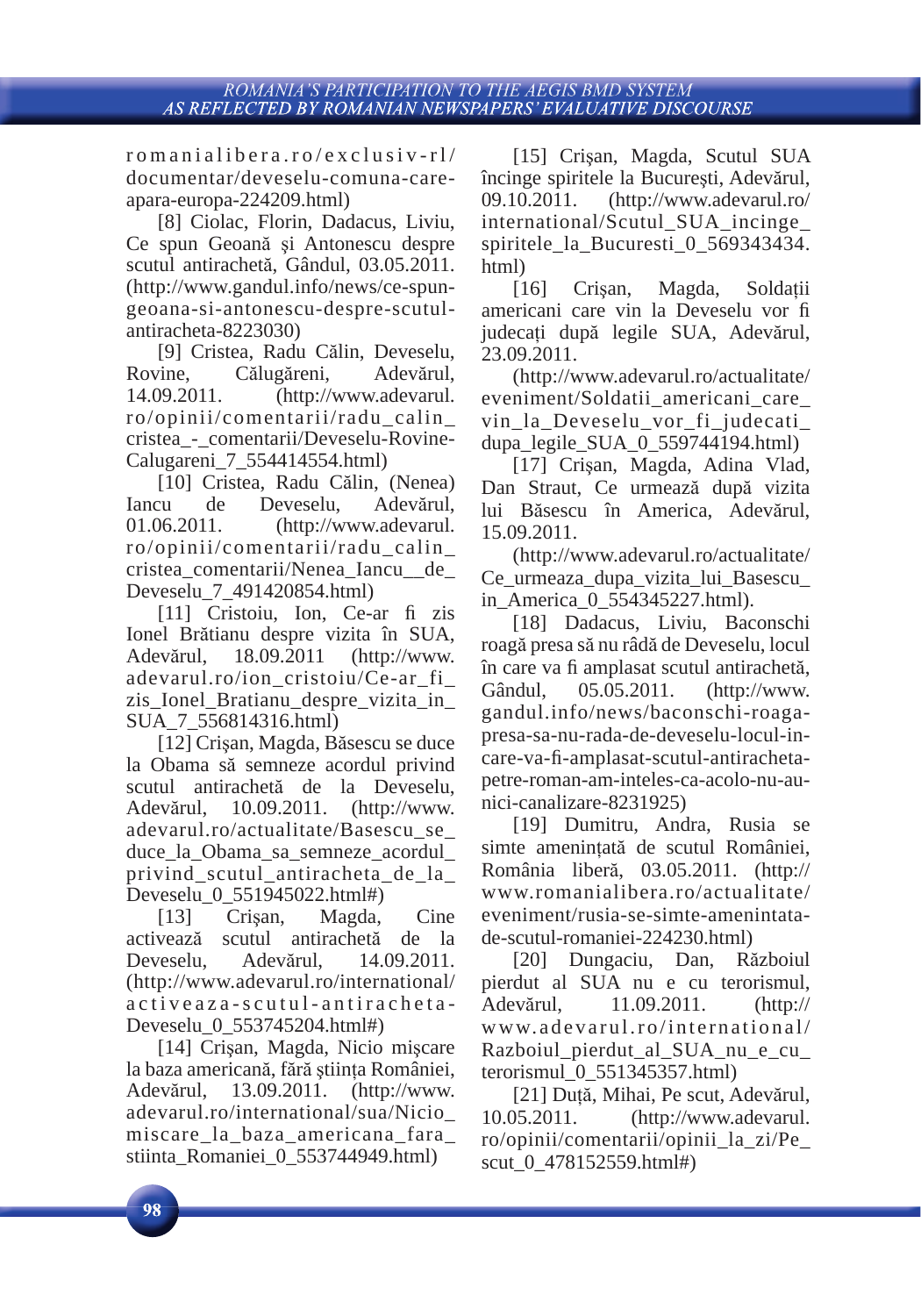[22] Holban, Laura, Sondaj: 9 la sută dintre români nu ştiu că suntem în NATO, 41 la sută n-au auzit de implicarea României în scutul antirachetă, Gândul, 02.05.2011. (http://www.gandul.info/ news/sondaj-9-la-suta-dintre-romaninu-stiu-ca-suntem-in-nato-41-la-sutan-au-auzit-de-implicarea-romaniei-inscutul-antiracheta-8215300)

[23] Munteanu, Lelia, A opta minune de la Caracal, Gândul, 07.05.2011. (http:// www.gandul.info/puterea-gandului/aopta-minune-de-la-caracal-8228941)

[24] Nahoi, Ovidiu, Băsescu în SUA: "Bravo!" și "Huo!", Adevărul, 18.09.2011. (http://www.adevarul.ro/ ovidiu nahoi - editorial/Basescu in SUA-\_-Bravo-\_si\_-Huo\_7\_556814317. html)

[25] Nicolae, Dragoş, De ce ne temem de Iran? O întrebare pe care nu o punem, România liberă, 30.11.2011. (http:// www.romanialibera.ro/actualitate/ mapamond/de-ce-ne-temem-de-iran-ointrebare-pe-care-nu-o-punem-224424. html)

[26] Pecheanu, Gabriel, Badea, Miruna, România şi SUA au semnat Acordul privind scutul antirachetă. Clinton: România va fi un actor central în viitoarea arhitectură antirachetă a NATO, Gândul, 13.09.2011. (http:// www.gandul.info/news/romania-sisua-au-semnat-acordul-privind-scutulantiracheta-clinton-romania-va-fi-unactor-central-in-viitoarea-arhitecturaantiracheta-a-nato-8743633)

[27] Popescu, Andrei Luca, Cristina Dobreanu, La ce-i foloseşte României scut antirachetă lângă Caracal, România liberă, 04.05.2011. (http://www. romanialibera.ro/actualitate/eveniment/ la-ce-i-foloseste-romaniei-scutantiracheta-langa-caracal-224216.html)

[28] Rotariu, Victor, Cum ar putea aduce scutul antirachetă bani pentru România, Gândul, 03.05.2011. (http:// www.gandul.info/puterea-gandului/ cum-ar-putea-aduce-scutul-antirachetabani-pentru-romania-8223451)

[29] Sibii, Răzvan, Magda Crişan, România sub scut: de ce aici şi ce câştigăm, Adevărul, 16.05.2011 (http:// www.adevarul.ro/actualitate/dosar/ Romania sub scut de ce aici si ce castigam\_0\_481152193.html)

[30] Stoica, Mihaela, Cât a plătit România pentru războaiele Americii. Ce va primi Traian Băsescu în schimb la Washington?, Adevărul, 13.09.2011. (http://www.adevarul. ro/actualitate/eveniment/Cat\_a\_ platit\_Basescu\_pentru\_razboaiele\_ Americii\_Ce\_va\_primi\_in\_schimb\_la\_ Washingtonn 0 553744891.html)

[31] Stoica, Mihaela, Magda Crişan, Bogdan Aurescu: România poate fi tintă! Vezi ce contine acordul privind scutul de la Deveselu!, Adevărul, 23.09.2011. (http://www.adevarul.ro/actualitate/ eveniment/MAE\_face\_public\_Acord\_ privind\_amplasarea\_scutului\_SUA\_la\_ Deveselu 0 559744080.html)

[32] Stoica, Mihaela, Alina Vasile, Hillary Clinton şi Baconschi au semnat acordul privind scutul antirachetă. Clinton: România va fi un actor central în viitoarea arhitectură antirachetă a NATO, Adevărul, 14.09.2011. (http://www.adevarul.ro/actualitate/ eveniment/WEB\_Hillary\_Clinton\_ si\_Teodor\_Baconschi\_semneaza\_ astazi\_acordul\_privind\_scutul\_ antiracheta\_0\_553744635.html)

[33] Sultănoiu, Marian, Cum s-a infiltrat CIA pe străzile comunei româneşti unde americanii instalează scutul antirachetă, Gândul, 07.05.2011. (http://www.gandul.info/reportaj/cums-a-infiltrat-cia-pe-strazile-comuneiromanesti-unde-americanii-instaleazascutul-antiracheta-8236926)